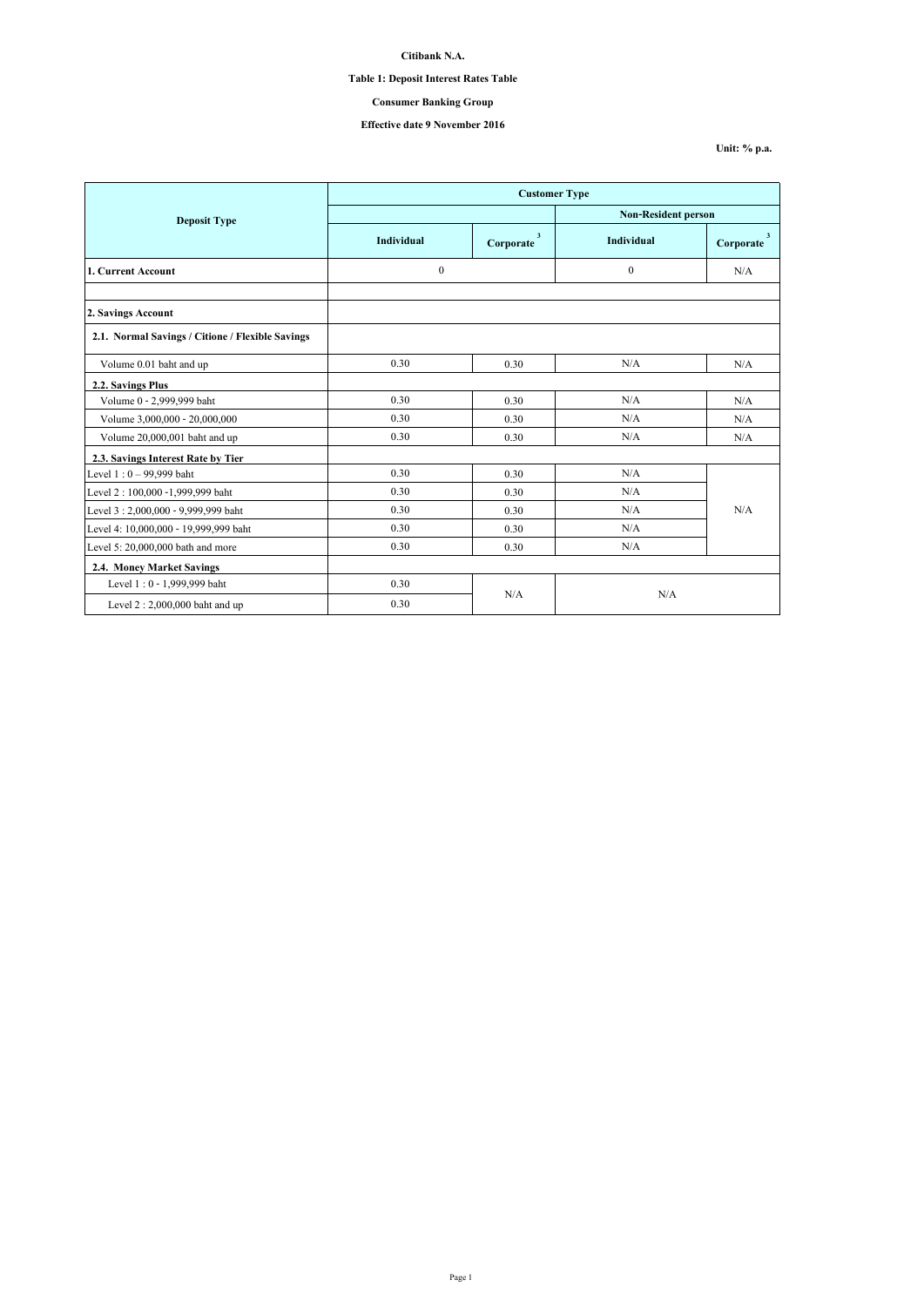## **Table 1: Deposit Interest Rates Table**

## **Consumer Banking Group**

|                                                      |                      |                                                        |                            | Unit: % p.a.                      |  |
|------------------------------------------------------|----------------------|--------------------------------------------------------|----------------------------|-----------------------------------|--|
|                                                      | <b>Customer Type</b> |                                                        |                            |                                   |  |
| <b>Deposit Type</b>                                  |                      |                                                        | <b>Non-Resident person</b> |                                   |  |
|                                                      | Individual           | $\label{eq:corporate} \textbf{Corporate} \, \text{^3}$ | Individual                 | $\textbf{Corporate} \text{ }^{3}$ |  |
| 3. Time Deposit                                      |                      |                                                        |                            |                                   |  |
| 3.1 Normal Time Deposit -                            |                      |                                                        |                            |                                   |  |
| Minimum opening account 100,000 Baht                 |                      |                                                        |                            |                                   |  |
| <b>3-Month Tenors</b>                                |                      |                                                        |                            |                                   |  |
| Volume 100,000 Baht and up                           | 0.70                 | 0.45                                                   | N/A                        |                                   |  |
| <b>6-Month Tenors</b>                                |                      |                                                        |                            |                                   |  |
| Volume 100,000 Baht and up                           | 0.75                 | 0.50                                                   | 0.65                       | N/A                               |  |
| 9-Month Tenors                                       |                      |                                                        |                            |                                   |  |
| Volume 100,000 Baht and up                           | 0.80                 | 0.55                                                   | 0.70                       | N/A                               |  |
| <b>12-Month Tenors</b>                               |                      |                                                        |                            |                                   |  |
| Volume 100,000 Baht and up                           | 0.85                 | 0.60                                                   | 0.75                       | N/A                               |  |
|                                                      |                      |                                                        |                            |                                   |  |
| <b>18-Month Tenors</b>                               |                      |                                                        |                            |                                   |  |
| Volume 100,000 Baht and up                           | 0.90                 | 0.65                                                   | 0.80                       | N/A                               |  |
| 24-Month Tenors                                      |                      |                                                        |                            |                                   |  |
| Volume 100,000 Baht and up                           | 0.95                 | 0.70                                                   | 0.85                       | N/A                               |  |
| <b>36-Month Tenors</b>                               |                      |                                                        |                            |                                   |  |
| Volume 100,000 baht and up                           | 1.00                 | 0.75                                                   | 0.90                       | N/A                               |  |
| <b>48-Month Tenors</b>                               |                      |                                                        |                            |                                   |  |
| Volume 100,000 baht and up                           | 1.05                 | 0.80                                                   | 0.95                       | N/A                               |  |
| <b>60-Month Tenors</b>                               |                      |                                                        |                            |                                   |  |
| Volume 100,000 baht and up                           | 1.10                 | 0.85                                                   | 1.00                       | N/A                               |  |
| 3.2 Normal Time Deposit Online -                     |                      |                                                        |                            |                                   |  |
| Minimum opening account 100,000 Baht                 |                      |                                                        |                            |                                   |  |
| <b>3-Month Tenors</b>                                |                      |                                                        |                            |                                   |  |
|                                                      | 0.85                 | N/A                                                    | N/A                        |                                   |  |
| Volume 100,000 Baht and up                           |                      |                                                        |                            |                                   |  |
| <b>6-Month Tenors</b>                                |                      |                                                        |                            |                                   |  |
| Volume 100,000 Baht and up                           | 0.75                 | 0.50                                                   | 0.75                       | N/A                               |  |
| 9-Month Tenors                                       | 0.80                 |                                                        | 0.80                       |                                   |  |
| Volume 100,000 Baht and up<br><b>12-Month Tenors</b> |                      | 0.55                                                   |                            | N/A                               |  |
| Volume 100,000 Baht and up                           | 0.85                 | 0.60                                                   | 0.85                       | N/A                               |  |
| <b>18-Month Tenors</b>                               |                      |                                                        |                            |                                   |  |
| Volume 100,000 Baht and up                           | 0.90                 | 0.65                                                   | 0.90                       | N/A                               |  |
| 24-Month Tenors                                      |                      |                                                        |                            |                                   |  |
| Volume 100,000 Baht and up                           | 0.95                 | 0.70                                                   | 0.95                       | N/A                               |  |
| <b>36-Month Tenors</b>                               |                      |                                                        |                            |                                   |  |
| Volume 100,000 baht and up                           | 1.00                 | 0.75                                                   | 1.00                       | N/A                               |  |
| <b>48-Month Tenors</b>                               |                      |                                                        |                            |                                   |  |
| Volume 100,000 baht and up                           | 1.05                 | 0.80                                                   | 1.05                       | N/A                               |  |
| <b>60-Month Tenors</b>                               |                      |                                                        |                            |                                   |  |
| Volume 100,000 baht and up                           | 1.10                 | 0.85                                                   | 1.10                       | N/A                               |  |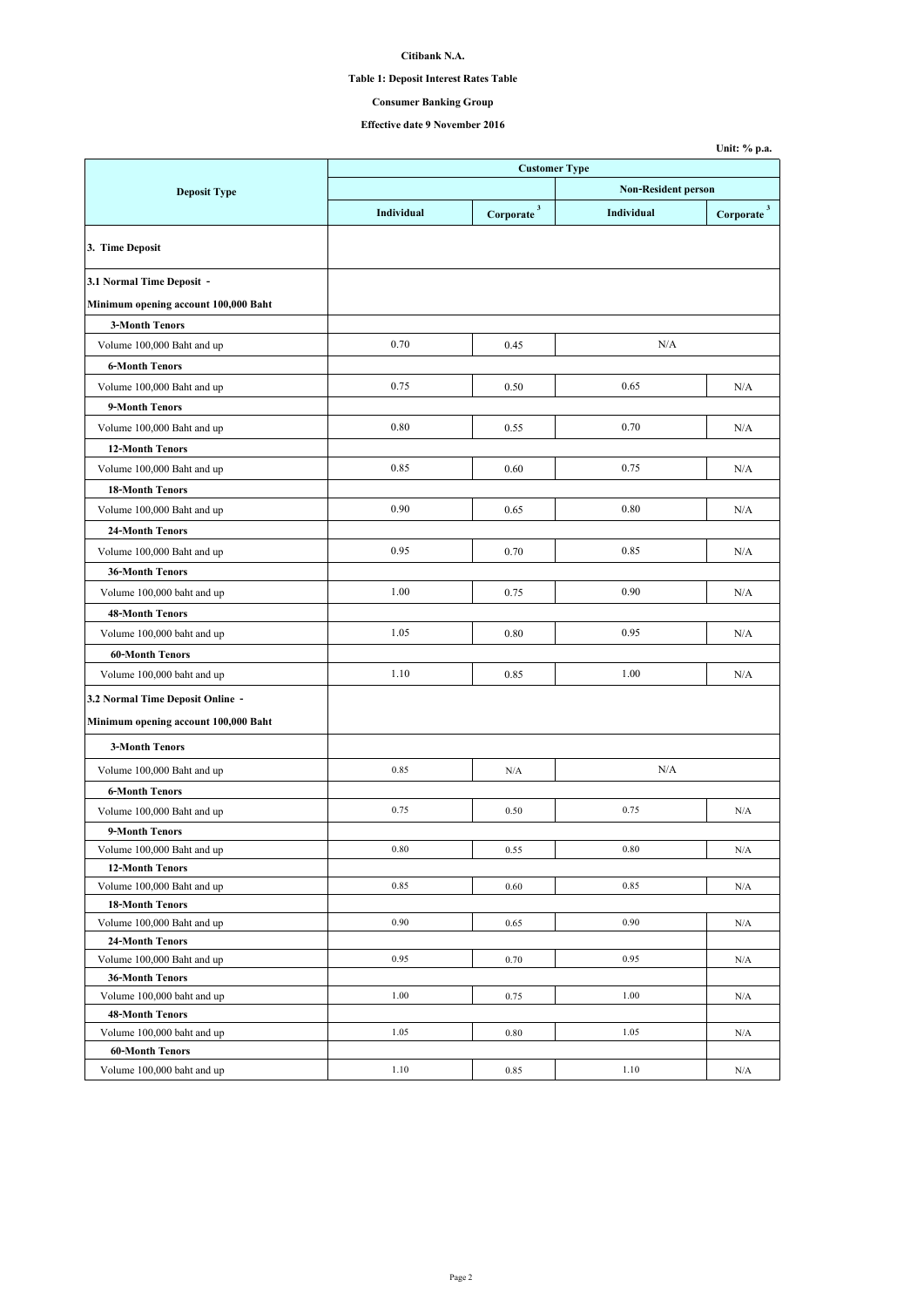## **Table 1: Deposit Interest Rates Table**

**Consumer Banking Group**

|                                |            |                          |                            | Unit: % p.a.                  |
|--------------------------------|------------|--------------------------|----------------------------|-------------------------------|
|                                |            | <b>Customer Type</b>     |                            |                               |
| <b>Deposit Type</b>            |            |                          | <b>Non-Resident person</b> |                               |
|                                | Individual | $Corporate$ <sup>3</sup> | Individual                 | $\bf{Corporate}$ <sup>3</sup> |
| 3.3 Periodic Time Deposit-     |            |                          |                            |                               |
| <b>Monthly Interest Paid</b>   |            |                          |                            |                               |
| <b>6-Month Tenors</b>          |            |                          |                            |                               |
| Volume 200,000 baht and up     | 0.55       |                          | N/A                        |                               |
| 9-Month Tenors                 |            |                          |                            |                               |
| Volume 200,000 baht and up     | 0.60       |                          | N/A                        |                               |
| <b>12-Month Tenors</b>         |            |                          |                            |                               |
| Volume 200,000 baht and up     | 0.65       |                          | N/A                        |                               |
| <b>18-Month Tenors</b>         |            |                          |                            |                               |
| Volume 200,000 baht and up     | 0.70       |                          | N/A                        |                               |
| 24-Month Tenors                |            |                          |                            |                               |
| Volume 200,000 baht and up     | 0.75       |                          | N/A                        |                               |
| <b>36-Month Tenors</b>         |            |                          |                            |                               |
| Volume 200,000 baht and up     | 0.80       |                          | N/A                        |                               |
| <b>48-Month Tenors</b>         |            |                          |                            |                               |
| Volume 200,000 baht and up     | 0.85       |                          | N/A                        |                               |
| <b>60-Month Tenors</b>         |            |                          |                            |                               |
| Volume 200,000 baht and up     | 0.90       |                          | N/A                        |                               |
|                                |            |                          |                            |                               |
| <b>Quarterly Interest Paid</b> |            |                          |                            |                               |
| 12-Month Tenors                |            |                          |                            |                               |
| Volume 200,000 baht and up     | 0.65       |                          | N/A                        |                               |
| <b>18-Month Tenors</b>         |            |                          |                            |                               |
| Volume 200,000 baht and up     | 0.70       |                          | N/A                        |                               |
| 24-Month Tenors                |            |                          |                            |                               |
| Volume 200,000 baht and up     | 0.75       |                          | N/A                        |                               |
| 36-Month Tenors                |            |                          |                            |                               |
| Volume 200,000 baht and up     | 0.80       |                          | N/A                        |                               |
| <b>48-Month Tenors</b>         |            |                          |                            |                               |
|                                |            |                          |                            |                               |
| Volume 200,000 baht and up     | 0.85       |                          | N/A                        |                               |
| <b>60-Month Tenors</b>         |            |                          |                            |                               |
| Volume 200,000 baht and up     | 0.90       |                          | N/A                        |                               |
|                                |            |                          |                            |                               |
| Semi Annually Interest Paid    |            |                          |                            |                               |
| <b>12-Month Tenors</b>         |            |                          |                            |                               |
| Volume 200,000 baht and up     | 0.65       |                          | N/A                        |                               |
| <b>18-Month Tenors</b>         |            |                          |                            |                               |
| Volume 200,000 baht and up     | 0.70       |                          | N/A                        |                               |
| 24-Month Tenors                |            |                          |                            |                               |
| Volume 200,000 baht and up     | 0.75       |                          | N/A                        |                               |
| 36-Month Tenors                |            |                          |                            |                               |
| Volume 200,000 baht and up     | 0.80       |                          | N/A                        |                               |
| <b>48-Month Tenors</b>         |            |                          |                            |                               |
| Volume 200,000 baht and up     | 0.85       |                          | N/A                        |                               |
| 60-Month Tenors                |            |                          |                            |                               |
| Volume 200,000 baht and up     | 0.90       |                          | N/A                        |                               |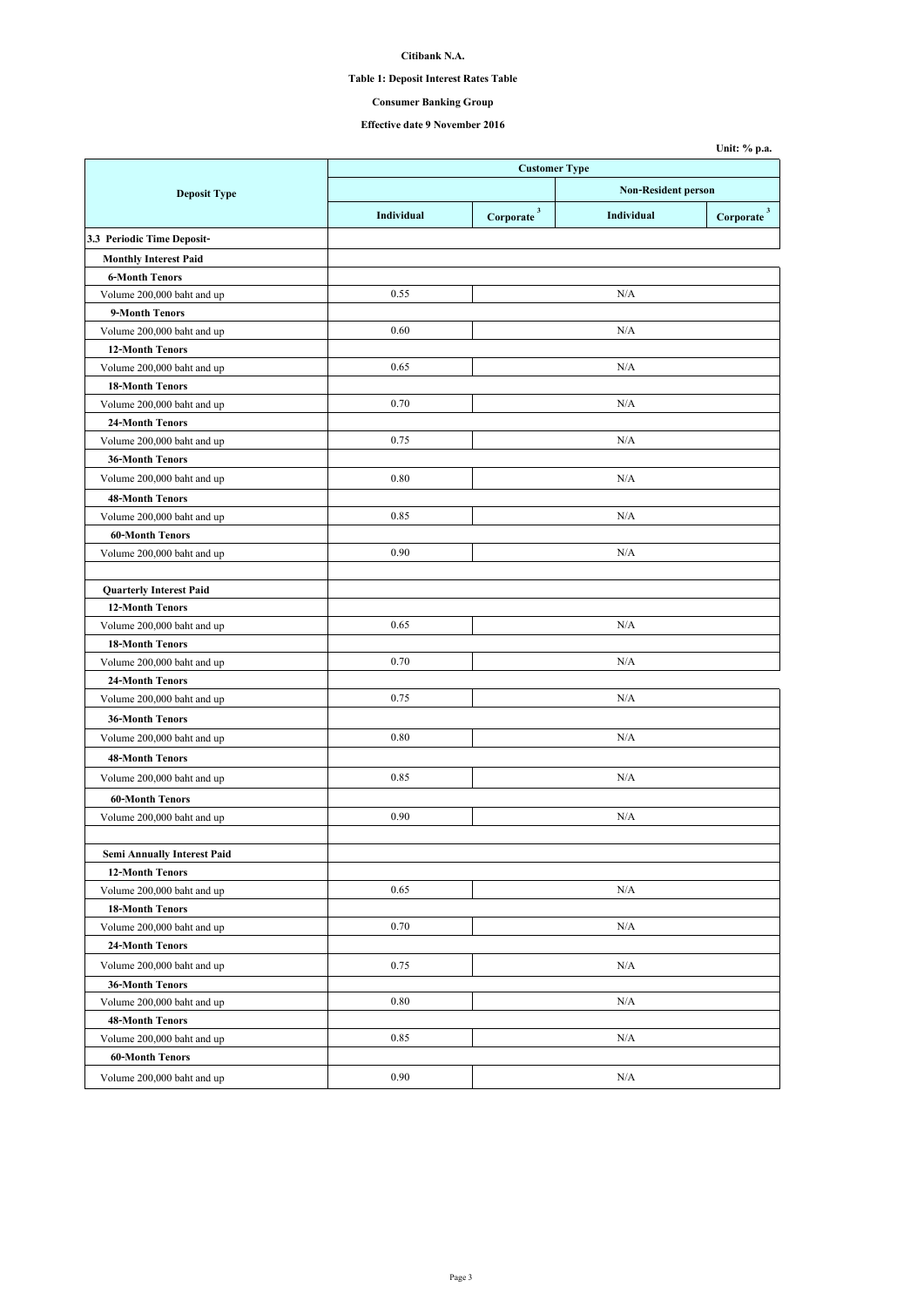## **Table 1: Deposit Interest Rates Table**

## **Consumer Banking Group**

|                               |                      |                |                            | Unit: % p.a.   |  |
|-------------------------------|----------------------|----------------|----------------------------|----------------|--|
|                               | <b>Customer Type</b> |                |                            |                |  |
| <b>Deposit Type</b>           |                      |                | <b>Non-Resident person</b> |                |  |
|                               | Individual           | 3<br>Corporate | Individual                 | 3<br>Corporate |  |
| <b>Annually Interest Paid</b> |                      |                |                            |                |  |
| <b>24-Month Tenors</b>        |                      |                |                            |                |  |
| Volume 200,000 baht and up    | 0.75                 |                | N/A                        |                |  |
| <b>36-Month Tenors</b>        |                      |                |                            |                |  |
| Volume 200,000 baht and up    | 0.80                 |                | N/A                        |                |  |
| <b>48-Month Tenors</b>        |                      |                |                            |                |  |
| Volume 200,000 baht and up    | 0.85                 |                | N/A                        |                |  |
| <b>60-Month Tenors</b>        |                      |                |                            |                |  |
| Volume 200,000 baht and up    | 0.90                 |                | N/A                        |                |  |
|                               |                      |                |                            |                |  |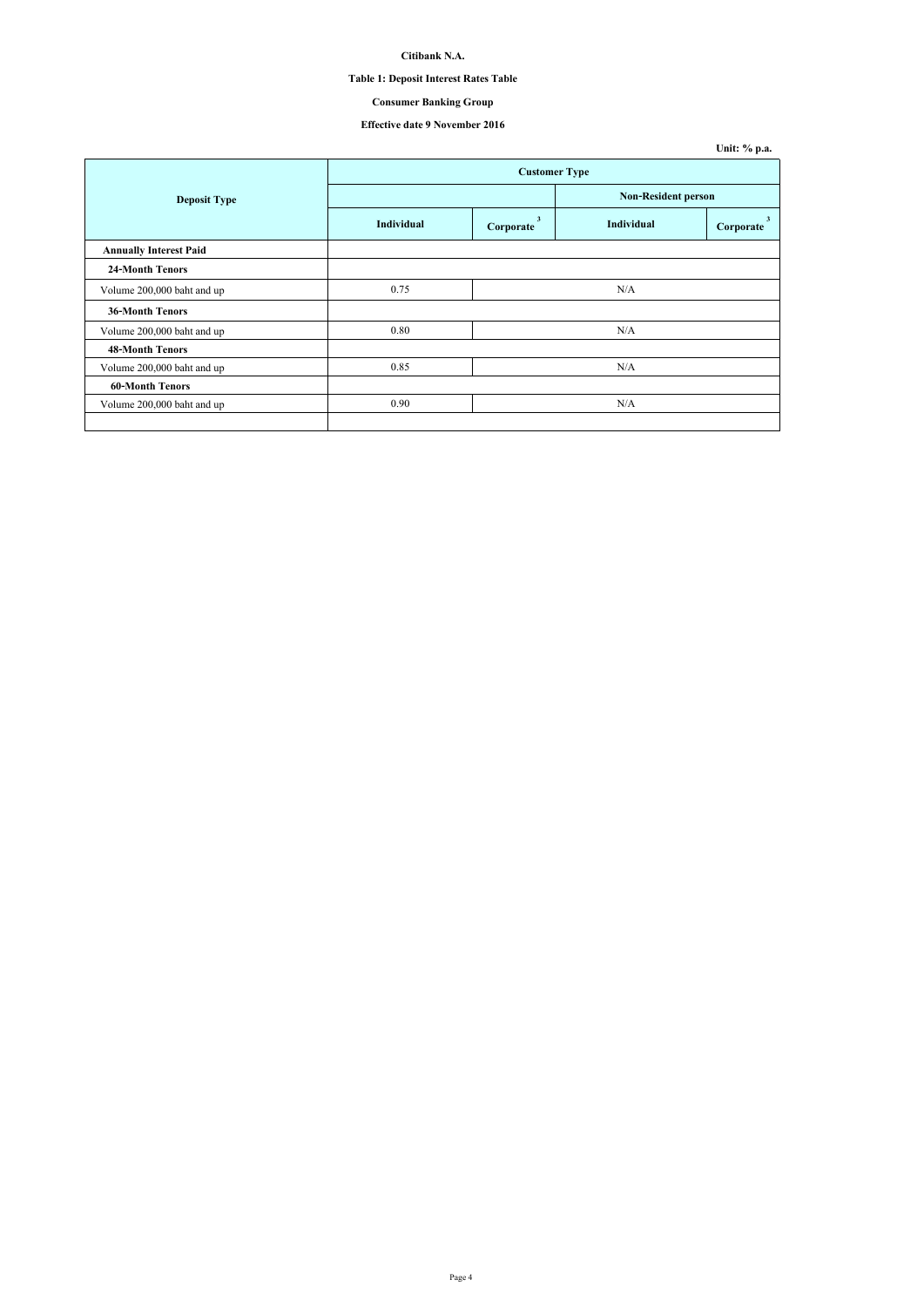## **Table 1: Deposit Interest Rates Table**

## **Consumer Banking Group**

|                                            |                      |                           |                            | Unit: % p.a.                         |  |
|--------------------------------------------|----------------------|---------------------------|----------------------------|--------------------------------------|--|
| <b>Deposit Type</b>                        | <b>Customer Type</b> |                           |                            |                                      |  |
|                                            |                      |                           | <b>Non-Resident person</b> |                                      |  |
|                                            | <b>Individual</b>    | $\mathbf{3}$<br>Corporate | Individual                 | $\overline{\mathbf{3}}$<br>Corporate |  |
| 3.4 Flexible Time Deposit Enhancement      |                      |                           |                            |                                      |  |
| Minimum opening account 200,000 Baht       |                      |                           |                            |                                      |  |
| <b>3-Month Tenors</b>                      |                      |                           |                            |                                      |  |
| Volume 200,000 baht and up                 | 0.40                 |                           | N/A                        |                                      |  |
| <b>6-Month Tenors</b>                      |                      |                           |                            |                                      |  |
| Volume 200,000 baht and up                 | 0.45                 |                           | N/A                        |                                      |  |
| 9-Month Tenors                             |                      |                           |                            |                                      |  |
| Volume 200,000 baht and up                 | 0.50                 |                           | N/A                        |                                      |  |
| <b>12-Month Tenors</b>                     |                      |                           |                            |                                      |  |
| Volume 200,000 baht and up                 | 0.55                 |                           | N/A                        |                                      |  |
| <b>18-Month Tenors</b>                     |                      |                           |                            |                                      |  |
| Volume 200,000 baht and up                 | 0.60                 |                           | N/A                        |                                      |  |
| <b>24-Month Tenors</b>                     |                      |                           |                            |                                      |  |
| Volume 200,000 baht and up                 | 0.65                 |                           | N/A                        |                                      |  |
|                                            |                      |                           |                            |                                      |  |
| 3.5 Time Deposit with Mutual Fund          |                      |                           |                            |                                      |  |
| Minimum opening account 1,500,000 Baht and |                      |                           |                            |                                      |  |
| Maximum at 50,000,000 Baht                 |                      |                           |                            |                                      |  |
| 3-Month Tenors with Money Market mutual    |                      |                           |                            |                                      |  |
| fund                                       |                      |                           |                            |                                      |  |
| Volume 1,500,000 baht to 50,000,000 baht   | 1.50                 |                           | N/A                        |                                      |  |
| 3-Month Tenors with Non-Money Market       |                      |                           |                            |                                      |  |
| mutual fund                                |                      |                           |                            |                                      |  |
| Volume 1,500,000 baht to 50,000,000 baht   | 2.00                 |                           | N/A                        |                                      |  |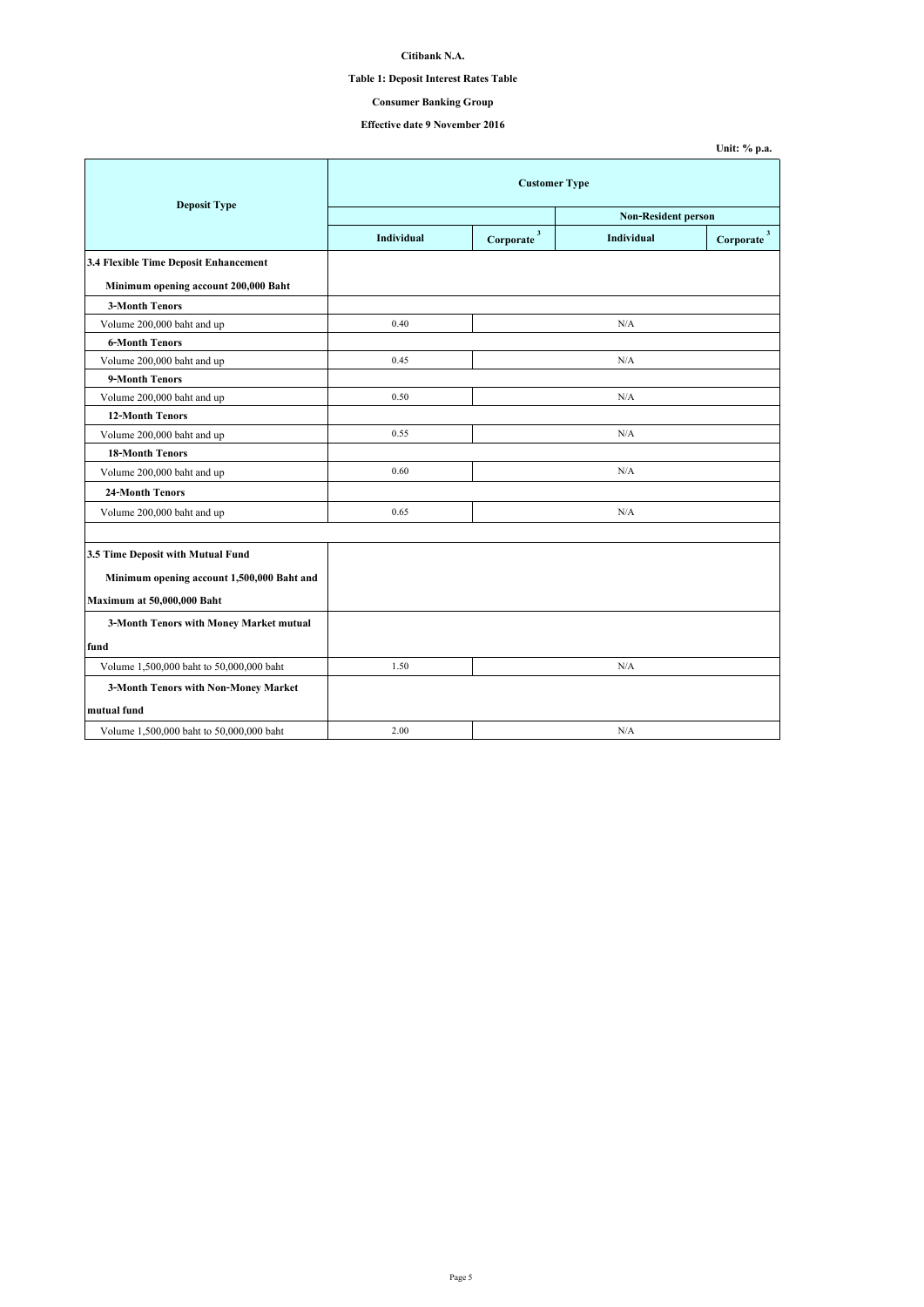### **Table 1: Deposit Interest Rates Table**

### **Consumer Banking Group**

### **Effective date 9 November 2016**

#### **Remark :**

#### **Terms and conditions for interest payment.**

- o This table is only for Consumer banking
- Saturday Sunday with the deposit in cash via Cash Deposit Machine as the bank does not provide Teller Counter services, or in case the customer deposit in cheque, Citibank will post the ledger and start to calculate the interest for the mentioned amount on the next business day of the normal banking days on Monday - Friday. In case of the deposit in cheque, the amount will be effective only if the cheque is completely o For the case that customer opens Current Account or Savings Account, which are the accounts that Citibank specially services on

cleared.

o In case of withdrawal before maturity for Normal Time Deposit, Periodic Time Deposit and Flexible Time Deposit Enhancement,

the interest rate will pay according to the condition, or subject to Management Approvals.

- o Terms and conditions for Normal Time Deposit and Periodic Time deposit in case of withdrawal before maturity are as followings: o Deposit length of less than 3 months: No interest payment.
	- o Deposit length of 3 months or more: Citibank will pay interest, based on savings account interest rate on the withdrawal date, but not more than 1% p.a. For accounts with periodic interest payment, Citibank will deduct the excess interest rates paid from the principal amount. o Interest payments are exempted for corporate accounts with withdrawals before the time deposit maturity.
- o Interest rate calculations for time deposits are based on non-accumulated interest calculations.
- o For non-resident THB accounts, Citibank will not pay interest rates for all THB saving accounts.
- o For non-resident THB accounts, Citibank will open only Normal Time deposit accounts with 6-month tenors or longer.
- o For Savings Plus accounts, the T&C are the same and referred to the Normal Savings account with effect from 23 July 2012 and onwards, following the terms and conditions on the account opening date.
- o For Online Time Deposit opening, it means that you have reviewed and decided to open this Time Deposit and allowed Citibank to refer to your account opening documents and signature from your existing current account or saving account as reference and evidence for opening this Time Deposit with no exception.
- o Opening of Time Deposit online transaction is available 24 hours. However, the online transaction that has been made after 10:00 p.m. of business days or the online transaction that has been made on weekends or on public holidays will be treated as the transaction with the quoted interest rate of the next business day transaction.
- o Terms and Conditions for Flexible Time Deposit Enhancement are as followings:
	- o To enable the facility to partially withdraw cash through remote channel, customer is required to open new savings account.
	- o For the partial withdrawal within 1 month from deposit date, zero percent interest rates will be given.
	- o For partial withdrawal after 1 month or longer, will receive early break interest rate of normal savings interest rate on the withdrawn date. The remaining balance at maturity earns originally agreed interest rate.

o The aforementioned provisions of Flexible Time Deposit Enhancement are as informed which will be effective as follows:

- (a) on May13, 2009 with respect to the customers who open an Flexible Time Deposit Enhancement Account from May 13, 2009 onwards; and
- (b) on June 13, 2009 with respect to the customers who opened an Flexible Time Deposit Enhancement Account before May 13, 2009 whose accounts are matured and renewed/rolled over from June 13, 2009 onwards.
- o Terms and conditions for Non-resident baht accounts

o Principals and interests are not under a blanket guaranteed by Deposit Protection Agency Act B.E.2551 which is

effective August 11, 2008.

Page 6

**Unit: % p.a.**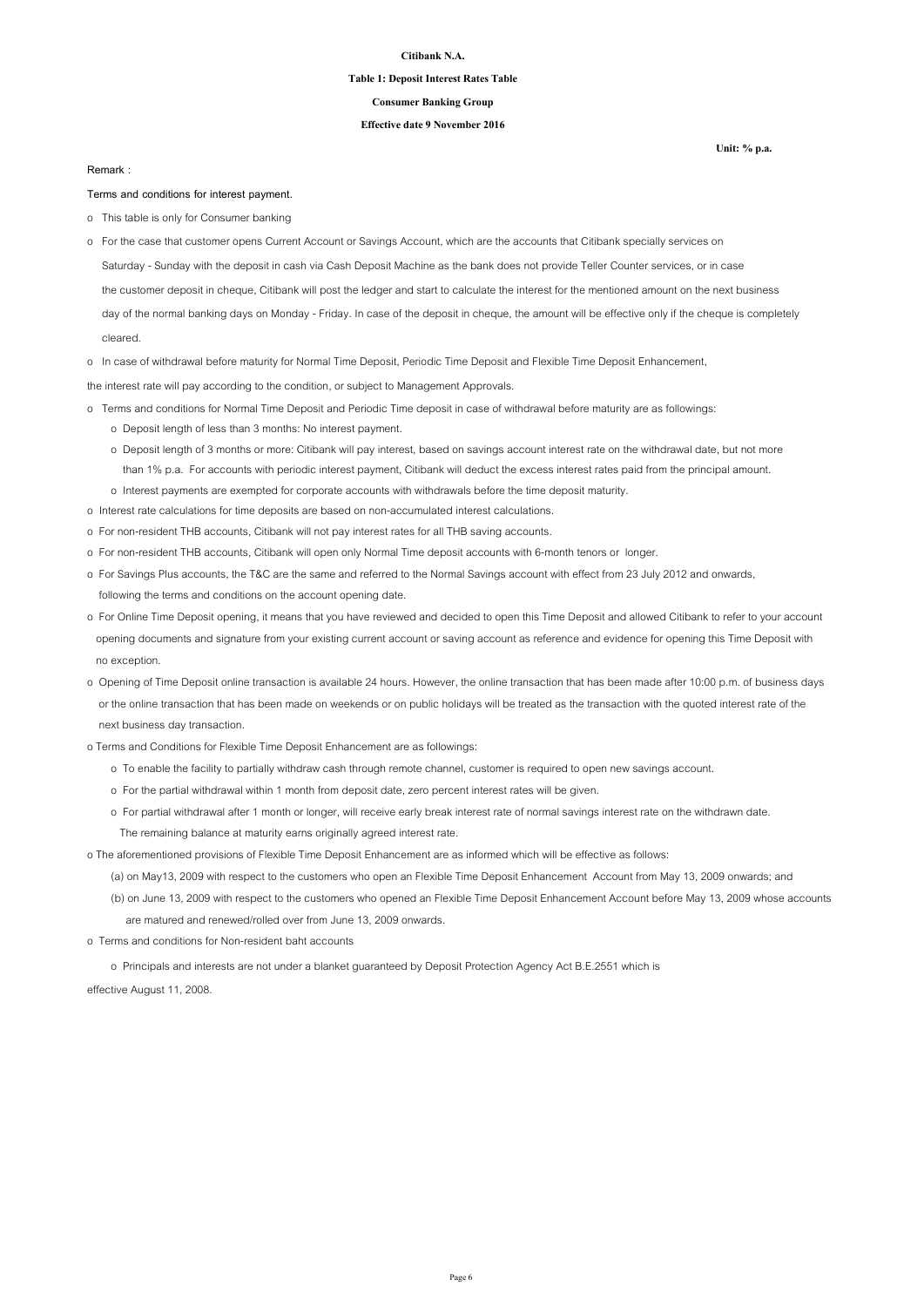### **Table 1: Deposit Interest Rates Table**

### **Consumer Banking Group**

### **Effective date 9 November 2016**

**Unit: % p.a.**

#### **Remark :**

### **Terms and conditions for Time deposit with Mutual Fund**

o New Citigold client refers to a customer who has never opened deposit and/or investment accounts with Citibank, opening Deposit and Investment Accounts with new funds and maintaining the outstanding balance for 3 million Baht or more, for 2 consecutive calendar months after the month which the balance requirement is met.

o Eligible for Citigold clients who have saving account or mutual fund account in Thailand.

o Eligible clients who participate in mutual fund product must not be US person.

o Eligible clients who participate in mutual fund product must have mailing address in Thailand.

o Opening deposit and investment accounts with new funds' refer to the source of funds to be deposited and/or invested must come from outside the Bank only. Transfers between Citibank accounts are not eligible for this program.

o According to Citibank policy on termination of mutual fund subscription by credit card payment, payment of the mutual funds cannot be made via credit cards.

o Citibank Fund Risk Rating is according to Citi's standard and SEC's guidelines. Fund Risk Rating between Citibank and Fund House can be different.

o Citibank reserves its sole right to adjust, reduce or cancel any or all of the Incentive under this Promotion Program if the total amount of Incentive to be given to the customer, either by Citibank, the fund, the fund manager or any other related person, for each relevant transaction exceeds the 0.2% of the invested amount limit stipulated by the applicable laws or regulations.

o For Citigold client who also holds a joint banking account, the banking balance and monthly banking transactions, for the purpose of this promotion, will be calculated under the primary account holder of joint account.

o New Citigold client refers to a customer who has never opened deposit and/or investment accounts with Citibank, opening Time Deposit and Investment Accounts with new funds and maintaining the outstanding balance for 3 million Baht or more, for 3 months after the balance requirement is met.

o Eligible customer is required to invest minimum of 3,000,000 Baht (Three Million Baht) which the investment amount in the mutual fund/s is 50% of total investment amount (1,500,000 Baht) and time deposit minimum amount is required 50% from total investment (1,500,000 Baht).

o Opening time deposit and investment accounts with new funds' refer to the source of funds to be deposited and/or invested must come from outside the Bank only. Transfers between Citibank accounts are not eligible for this program.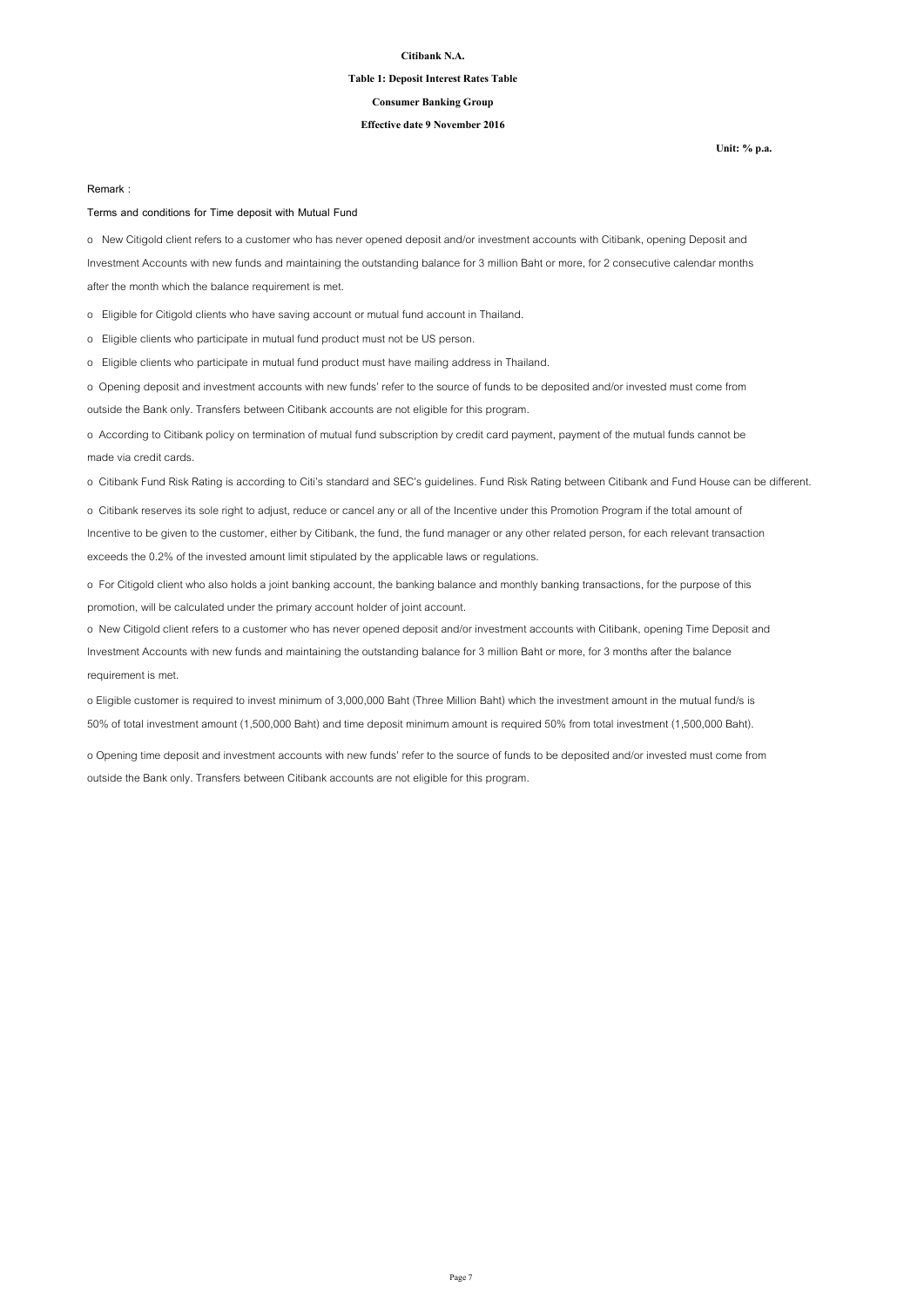### **Table 1: Deposit Interest Rates Table**

**Consumer Banking Group**

### **Effective date 9 November 2016**

#### **Other Terms and Conditions**

**Unit: % p.a.**

1.Citigold customers are customers who have sum of Deposit and Investment balance 3 million baht and up. However, Citibank reserves the right to cancel Citigold membership in case that customers have total balance lower than 3 million baht for 12 consecutive months according to Citibank conditions. 2. Citi Priority customers are customers who have sum of Deposit and Investment balance 1 million baht and up. However, Citibank reserves the right to cancel Citi Priority membership in case that customers have total balance lower than 1 million baht for 12 consecutive months according to Citibank

3. Citibanking customers are customers who have sum of Deposit and Investment balance less than 1,000,000 baht. This includes all Citibank and Citigroup staff who have sum of Deposit and Investment balance less than 1,000,000 baht.

4. Corporate customers are corporate that open accounts with Consumer Banking Group and have sum of Deposit and Investment balance 1,000,000 baht and up.

5. All Citibank customers will be eligible for interest rate on this Interest Rates Table and will be eligible for additional special rate no more than 0.75% p.a. The special interest is subject to customer's asset under management amount and bank management approval. The mentioned special rate does not apply to auto rollover Time deposit and all types of Saving accounts.

6. Volume is total deposit balance of customers and their relatives on a same day.

7. Citibank may offer gifts to new customers and on the anniversary program. Annual gifts may be given to all existing customers who eligible to the program under terms and conditions which will be announced and informed to the customers accordingly.

8. Citibank reserves the right to change conditions and interest rates as appropriate which will be in line with economic situation. Citibank will announce for the changes accordingly.

**Authorized Signature…………………….**

**(Don Charnsupharindr ) SVP, Retail Banking Head**

**Announcement date November 8, 2016**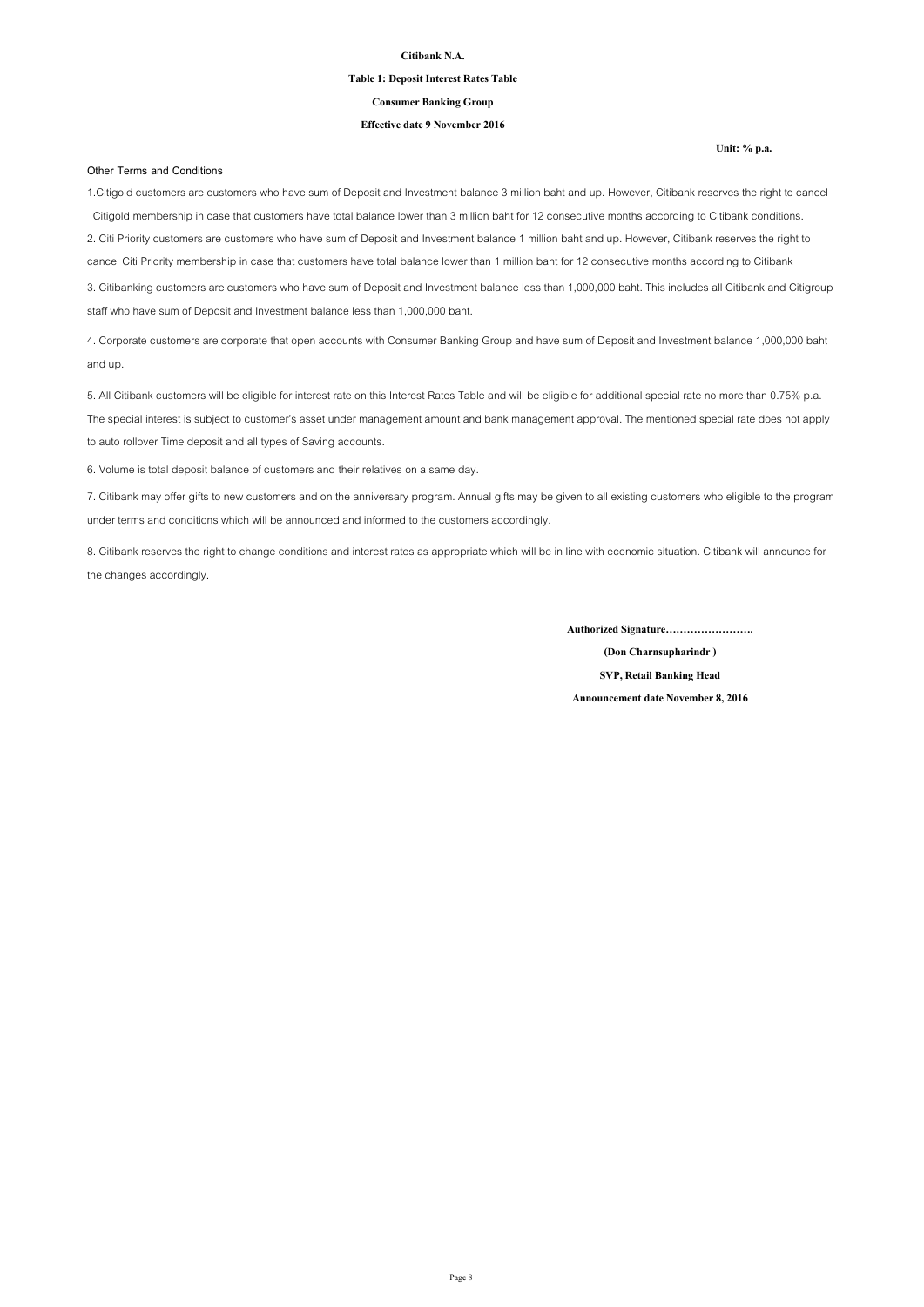|                                              | Citibank N.A.                         |      |              |  |  |
|----------------------------------------------|---------------------------------------|------|--------------|--|--|
| 1/<br><b>Table 2: Lending Interest Rates</b> |                                       |      |              |  |  |
|                                              | <b>Consumer Banking Group</b>         |      |              |  |  |
|                                              | <b>Effective date 9 November 2016</b> |      |              |  |  |
|                                              |                                       |      | Unit: % p.a. |  |  |
|                                              | <b>A. Reference Interest Rates</b>    |      |              |  |  |
| 1. Minimum Loan Rate                         | <b>MLR</b>                            | 7.00 |              |  |  |
| 2. Minimum Overdraft Rate                    | <b>MOR</b>                            | N/A  |              |  |  |
| 3. Minimum Retail Rate                       | <b>MRR</b>                            | N/A  |              |  |  |
| 4. Others (Temporary Overdraft Rate)         |                                       | 7.25 |              |  |  |

| Unit: % p.a.                     |                                 |                                               |                                     |                                  |  |  |
|----------------------------------|---------------------------------|-----------------------------------------------|-------------------------------------|----------------------------------|--|--|
| <b>B. Maximum Interest Rates</b> |                                 |                                               |                                     |                                  |  |  |
| <b>B</b> (1) Consumer Loan       | <b>Personel Loan</b>            |                                               |                                     | <b>Overdraft with Collateral</b> |  |  |
|                                  | <b>With Collateral</b>          | <b>Without Collateral</b>                     | <b>Housing Loan</b>                 |                                  |  |  |
|                                  | MLR-0.50% $^{27}$ (Currently is |                                               | MLR-0.50% $^{27}$ (Currently is     |                                  |  |  |
| 5. Ceiling Rate                  | equal to $6.50\%$ )             | N/A                                           | equal to $6.50\%$ )                 | 5.50                             |  |  |
| 6. Maximum Default Interest Rate | $15.00^{4/}$                    | N/A                                           | $15.00^{4/}$                        | N/A                              |  |  |
|                                  |                                 |                                               |                                     |                                  |  |  |
| <b>B</b> (2) Commercial Loan     | Overdraft                       | Short Term $\left(\leq 1$ Year) <sup>3/</sup> | Long Term $(>1$ Year) <sup>3/</sup> |                                  |  |  |
| 7. Ceiling Rate                  | N/A                             | 20.99                                         | 20.99                               |                                  |  |  |
| 8. Maximum Default Interest Rate | N/A                             | 20.99                                         | 20.99                               |                                  |  |  |

 **Remark:**

**1/ Exclude the type of credits in which BOT has stipulated the specific criteria.**

**2/ Ceiling rate for Housing Loan approved before year 2011 is 20.32%**

**3/ Product not being offered currently**

**4/ Maximum default interest rate for Housing Loan approved before year 2011 is 45.63%**

**Authorized Signature………………………………….**

 **(Don Charnsupharindr )**

 **SVP, Retail Banking Head**

**Announcement date November 8, 2016**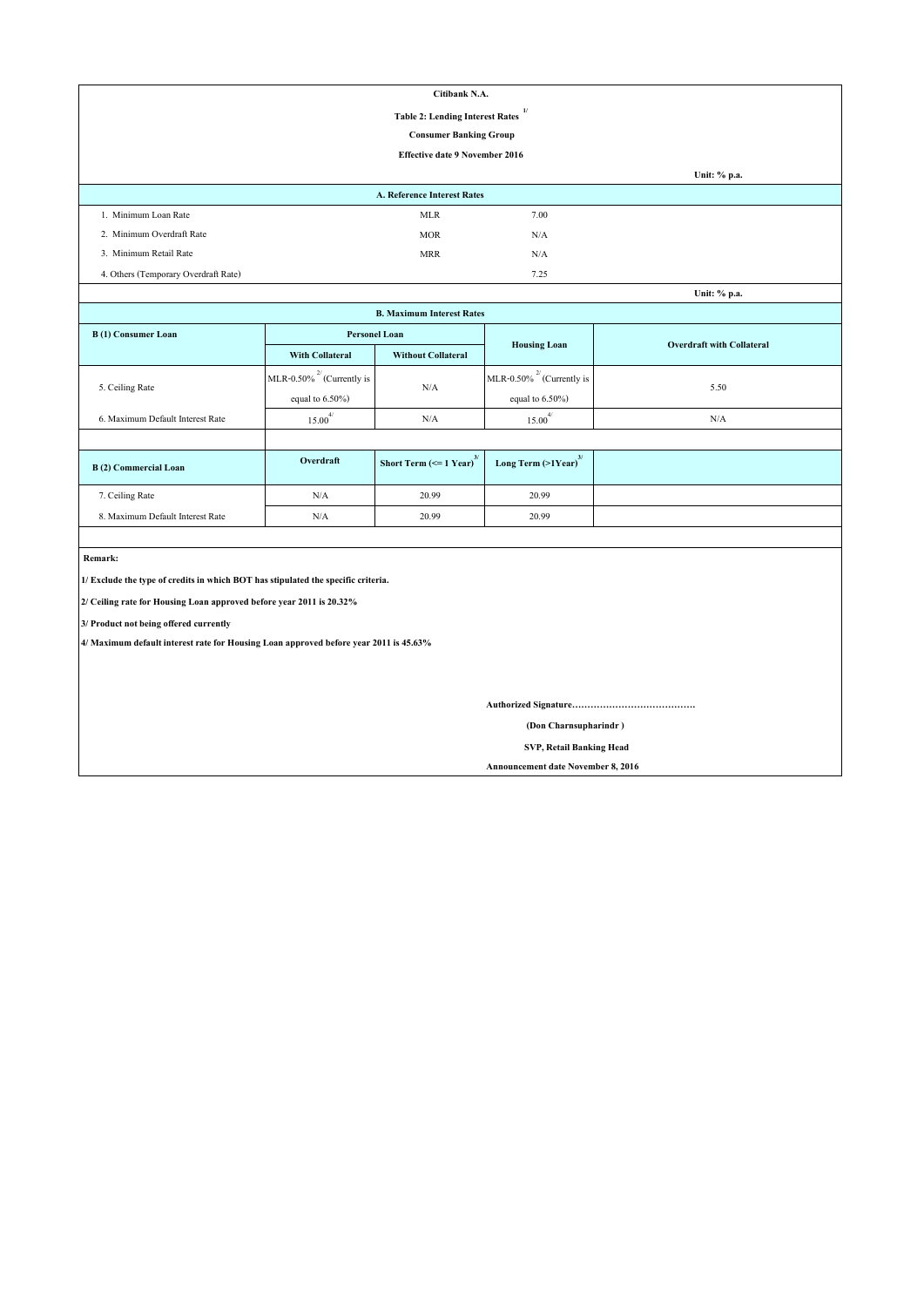| Citibank N.A.                                                                                            |                                                               |                           |                                                                           |        |  |  |
|----------------------------------------------------------------------------------------------------------|---------------------------------------------------------------|---------------------------|---------------------------------------------------------------------------|--------|--|--|
| Table 3: Fees/ Charges and Penalty Related to Deposit and Lending and Others Fees                        |                                                               |                           |                                                                           |        |  |  |
| <b>Consumer Banking Group</b>                                                                            |                                                               |                           |                                                                           |        |  |  |
| <b>Effective date 9 November 2016</b>                                                                    |                                                               |                           |                                                                           |        |  |  |
|                                                                                                          |                                                               |                           |                                                                           |        |  |  |
| A. Fee related to Deposit $^{\mbox{\scriptsize 3}}$                                                      | 4/<br><b>Unit: THB</b><br>Remark                              |                           |                                                                           |        |  |  |
| 1. Below minimum balance account service fee                                                             | 300 THB/Account/customer (Charges by Quarter) for Citibanking |                           | Total average balance lower than 200,000 baht for Citibanking<br>customer |        |  |  |
| <b>B.</b> Fee related to Lending                                                                         |                                                               | <b>Unit: THB</b>          |                                                                           |        |  |  |
|                                                                                                          |                                                               | Personal Loan             |                                                                           |        |  |  |
| B (1) Consumer Loan: Actual and reasonable expenses                                                      | <b>With Collateral</b>                                        | <b>Without Collateral</b> | <b>Housing Loan</b>                                                       | Remark |  |  |
| 1. Expenses paid to government authorities i.e.,                                                         |                                                               |                           |                                                                           |        |  |  |
|                                                                                                          | 0.05% of loan amount                                          |                           |                                                                           |        |  |  |
| 1) Stamp duty                                                                                            | or maximum 10,000                                             | N/A                       | 0.05% of loan amount or maximum                                           |        |  |  |
|                                                                                                          | baht                                                          |                           | 10,000 baht                                                               |        |  |  |
|                                                                                                          | 1% of the loaned                                              |                           |                                                                           |        |  |  |
| 2) Mortgage Registration Fee                                                                             | amount or maximum                                             | N/A                       | 1% of the loaned amount or                                                |        |  |  |
|                                                                                                          | 200,000 baht                                                  |                           | maximum 200,000 baht                                                      |        |  |  |
| 2. Expenses paid to the third or external parties i.e.,                                                  |                                                               |                           |                                                                           |        |  |  |
| In general case                                                                                          |                                                               |                           |                                                                           |        |  |  |
| 1) Credit Bureau search fee                                                                              | N/A                                                           | N/A                       | N/A                                                                       |        |  |  |
| 2) Collateral Appraisal expenses                                                                         | Maximum 4,000 baht                                            | N/A                       | Maximum 4,000 baht                                                        |        |  |  |
| 3) Insurance premium                                                                                     | Rate subject to<br>insurance company                          | N/A                       | Rate subject to insurance company                                         |        |  |  |
| 4) Payment fee through other counters/ channels<br>(Bangkok Metropolitan area and Greater bangkok charge |                                                               | N/A                       |                                                                           |        |  |  |
| per transaction / upcountry charge per transaction (actual                                               |                                                               |                           |                                                                           |        |  |  |
| أأمعمد<br>Citibank N.A.                                                                                  | Free                                                          |                           | Free                                                                      |        |  |  |
| <b>Bangkok Bank</b>                                                                                      | 20 THB/ 35 THB                                                |                           | 20 THB/ 35 THB                                                            |        |  |  |
| Thai Military Bank                                                                                       | 20 THB/ 35 THB                                                |                           | 20 THB/ 35 THB                                                            |        |  |  |
| Bank of Ayudhya                                                                                          | 20 THB/ 35 THB                                                |                           | 20 THB/ 35 THB                                                            |        |  |  |
| Krung Thai Bank                                                                                          | 25 THB/ 25 THB                                                |                           | 25 THB/ 25 THB                                                            |        |  |  |
| Kasikorn Bank                                                                                            | 25 THB/ 35 THB                                                |                           | 25 THB/ 35 THB                                                            |        |  |  |
| Siam Commercial Bank                                                                                     | 25 THB/ 40 THB                                                |                           | 25 THB/ 40 THB                                                            |        |  |  |
| In default case                                                                                          |                                                               |                           |                                                                           |        |  |  |
| 1) Returned Cheque fee (other commercial banks)                                                          | N/A                                                           | N/A                       | N/A                                                                       |        |  |  |
| 2) Fee for insufficient fund (In case of payment by debiting                                             | N/A                                                           | N/A                       | N/A                                                                       |        |  |  |
| from the account of other commercial banks)                                                              | 120 baht/billing cycle                                        |                           | 120 baht/billing cycle until 3 Jan                                        |        |  |  |
|                                                                                                          | until 3 Jan 2017                                              |                           | 2017                                                                      |        |  |  |
| 3) Debt Collection Expenses $2/$                                                                         | 100 baht/billing cycle                                        | N/A                       | 100 baht/billing cycle since 4 Jan                                        |        |  |  |
|                                                                                                          | since 4 Jan 2017                                              |                           | 2017                                                                      |        |  |  |
| 3. Operating cost of commercial bank                                                                     |                                                               |                           |                                                                           |        |  |  |
| In general case                                                                                          |                                                               |                           |                                                                           |        |  |  |
| 1) Collateral Appraisal expenses                                                                         | N/A                                                           | N/A                       | N/A                                                                       |        |  |  |
| 2) Fee for a new statement requested (for the second copy                                                |                                                               |                           |                                                                           |        |  |  |
| or more)                                                                                                 | N/A                                                           | N/A                       | N/A                                                                       |        |  |  |
| 3) Loan processing fee                                                                                   | Free                                                          | N/A                       | Free                                                                      |        |  |  |
| In default case                                                                                          |                                                               |                           |                                                                           |        |  |  |
| 3) Debt Collection Expenses                                                                              | N/A                                                           | N/A                       | N/A                                                                       |        |  |  |
| B(2) Commerical Loan: Actual and reasonable expense                                                      |                                                               | Overdraft                 |                                                                           | Remark |  |  |
| 1. N/A                                                                                                   |                                                               | N/A                       |                                                                           | N/A    |  |  |